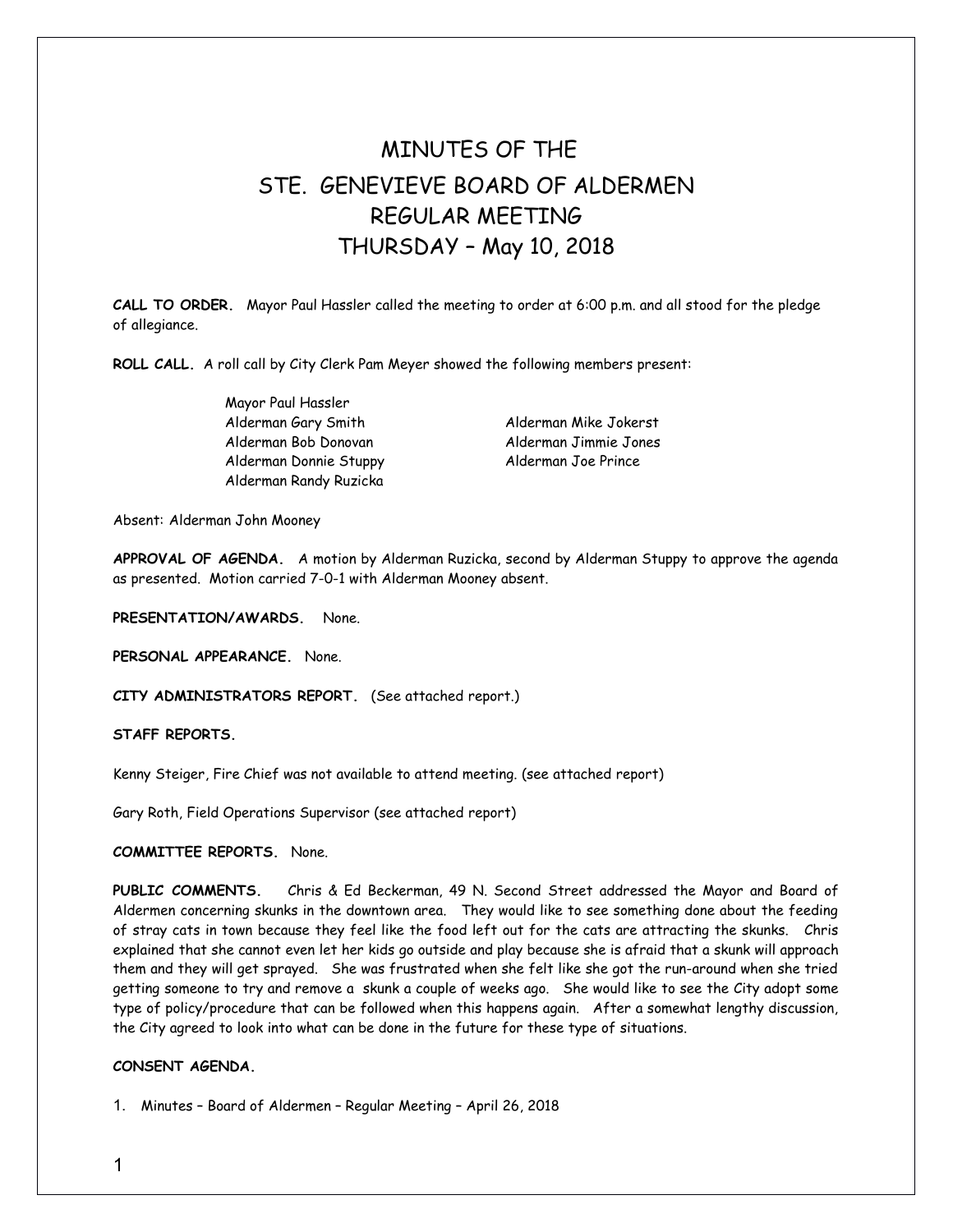- 2. RESOLUTION 2018 22. A RESOLUTION AUTHORIZING THE CANNON 2800 IMAGINE RUNNER COPIER, JOHN DEERE MOWER 1145 AND CANON FAX PHONE L80 ALL BE DECLARED SURPLUS PROPERTY.
- 3. RESOLUTION 2018-23. A RESOLUTION RE-APPOINTING SAMER ZOUGHAIB TO THE STE. GENEVIEVE PARK BOARD.

A motion by Alderman Jokerst, second by Alderman Ruzicka to approve the consent agenda as presented. Motion carried 7-0-1 with Alderman Mooney absent.

## **OLD BUSINESS.**

**BILL NO. 4217. AN ORDINANCE OF THE CITY OF STE. GENEVIEVE, MISSOURI, TO ESTABLISH A PROCEDURE TO DISCLOSE POTENTIAL CONFLICTS OF INTEREST AND SUBSTANTIAL INTERESTS FOR CERTAIN OFFICIALS. 2ND READING.** A motion by Alderman Jokerst, second by Alderman Smith, Bill No. 4217 was placed on its second and final reading, read by title only, considered and passed by a roll call vote as follows: Ayes: Alderman Mike Jokerst, Alderman Bob Donovan, Alderman Donnie Stuppy, Alderman Gary Smith, Alderman Joe Prince, Alderman Jimmie Jones and Alderman Randy Ruzicka. Nays: None Absent: Alderman John Mooney. Motion carried 7-0-1. Thereupon Bill No. 4217 was declared Ordinance No. 4150 signed by the Mayor and attested by the City Clerk.

**BILL NO. 4218. AN ORDINANCE AMENDING THE CITY OF STE. GENEVIEVE'S PERSONNEL MANUAL SECTION 600 : "LEAVE & HOLIDAYS" SUBSECTION 601: HOLIDAYS AS SET FORTH BELOW. 2ND READING.** A motion by Alderman Smith, second by Alderman Prince, Bill No. 4218 was placed on its second and final reading, read by title only, considered and passed by a roll call vote as follows: Ayes: Alderman Mike Jokerst, Alderman Bob Donovan, Alderman Donnie Stuppy, Alderman Gary Smith, Alderman Joe Prince, Alderman Jimmie Jones and Alderman Randy Ruzicka. Nays: None Absent: Alderman John Mooney. Motion carried 7-0-1. Thereupon Bill No. 4218 was declared Ordinance No. 4151 signed by the Mayor and attested by the City Clerk.

**BILL NO. 4219. AN ORDINANCE APPROVING THE PURCHASE OF A 2011 DODGE DAKOTA 4WD TRUCK FROM STUPPY AUTO SALES, STE. GENEVIEVE, MISSOURI IN AN AMOUNT NOT TO EXCEED \$10,000.00 FOR THE WATER DEPARTMENT. 2<sup>ND</sup> READING.** A motion by Alderman Donovan, second by Alderman Jones, Bill No. 4219 was placed on its second and final reading, read by title only, considered and passed by a roll call vote as follows: Ayes: Alderman Mike Jokerst, Alderman Bob Donovan, , Alderman Gary Smith, Alderman Joe Prince, Alderman Jimmie Jones and Alderman Randy Ruzicka. Nays: None Absent: Alderman John Mooney. Abstaining: Alderman Donnie Stuppy. Motion carried 6-0-1-1. Thereupon Bill No. 4219 was declared Ordinance No. 4152 signed by the Mayor and attested by the City Clerk.

**BILL NO. 4222. AN ORDINANCE APPROVING THE PURCHASE OF A TWO (2) TON FREESTANDING WORKSTATION CRANE FROM ILLINOIS ELECTRIC WORKS, GRANITE CITY, ILLINOIS IN AN AMOUNT NOT TO EXCEED \$32,390.00 FOR THE WATER DEPARTMENT. 2ND READING.** A motion by Alderman Smith, second by Alderman Donovan, Bill No. 4222 was placed on its second and final reading, read by title only, considered and passed by a roll call vote as follows: Ayes: Alderman Mike Jokerst, Alderman Bob Donovan, Alderman Donnie Stuppy, Alderman Gary Smith, Alderman Joe Prince, Alderman Jimmie Jones and Alderman Randy Ruzicka. Nays: None Absent: Alderman John Mooney. Motion carried 7-0-1. Thereupon Bill No. 4222 was declared Ordinance No. 4153 signed by the Mayor and attested by the City Clerk.

**NEW BUSINESS.**